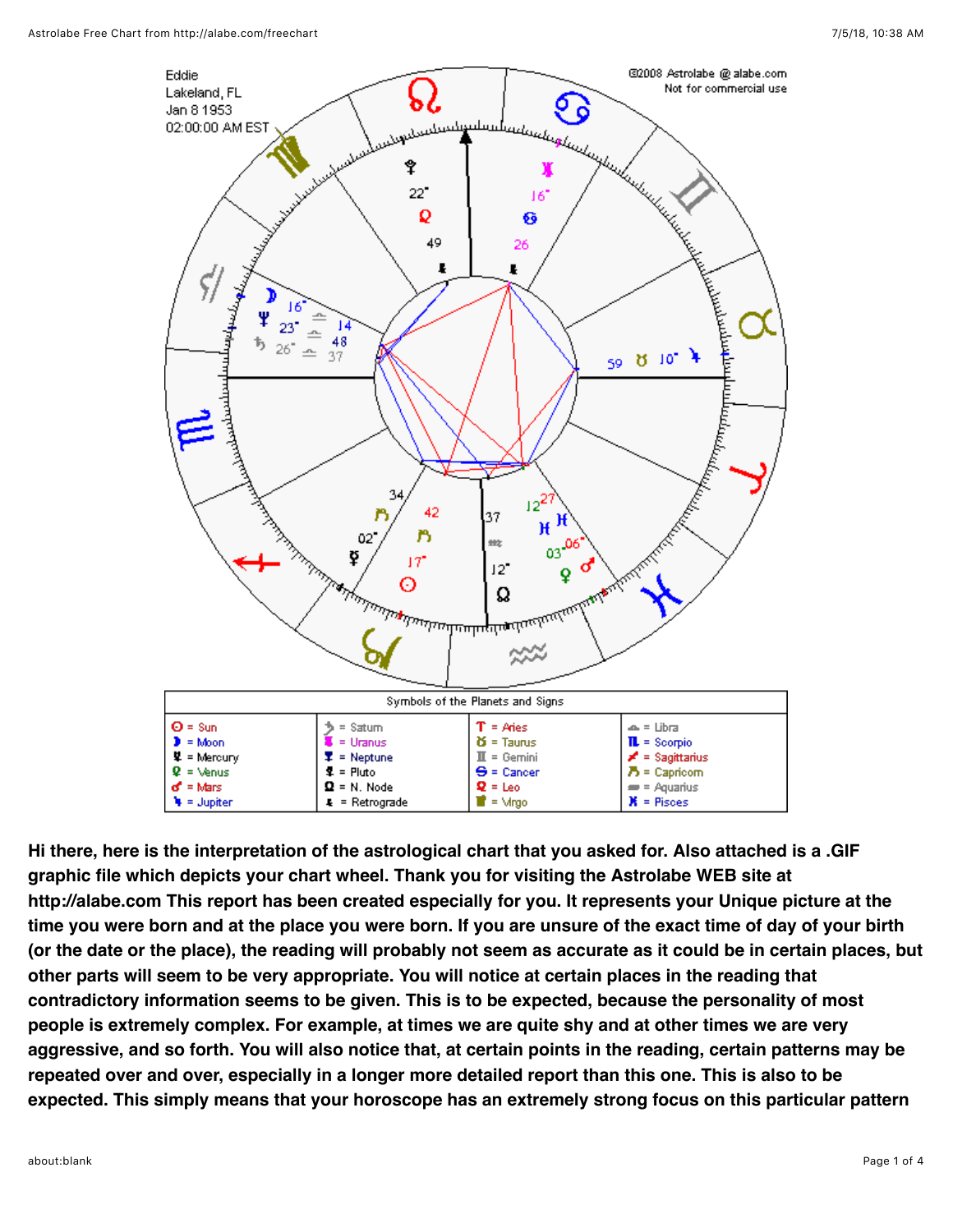### **and that you should pay extra close attention to what is said about it. Now, on with your Report!**

**Name: Eddie January 8 1953 2:00 AM Time Zone is EST Lakeland, FL** 

### **Rising Sign is in 05 Degrees Scorpio**

**You tend to be quiet, reserved, secretive and, at times, quite difficult to understand. Others notice your deep emotions and feelings and wonder how to draw you out. Stubborn and tough, you fight for any position you believe in. You are very resourceful and formidable when you become angered or upset about something. You enjoy living life at the cutting edge -- for you life must be experienced intensely and totally. Quite courageous, you are willing to take calculated risks. Easily hurt by others, you often strike back with bitter sarcasm. Sensitive and curious, you are concerned with the deeper mysteries of human psychology. Once you have become interested in any subject, you pursue it with total fanaticism.** 

### **Sun is in 17 Degrees Capricorn.**

**Extremely serious and mature, you are capable of accepting responsibilities and do so willingly. Others expect you to be dutiful as a matter of course. You tend to get angry when people get rewards after not having worked anywhere near as hard as you. You are goal-oriented and an achiever by nature -- you're a hard worker and are justifiably proud of the tangible results of your efforts. You tend to have "tunnel-vision" -- this allows you to block out extraneous matters that might distract others and to concentrate totally on the matter at hand. As such, you are the ideal one to manage or administrate any ongoing project and to be practical and efficient at it. You are not a fast worker, but you are quite thorough. You are known for being totally persistent, tenacious and tireless in reaching your goals.** 

## **Moon is in 16 Degrees Libra.**

**Affectionate, warm and friendly, life must be a "beautiful" experience for you. Unpleasantness should be avoided at all costs. You tend to overlook other people's faults and you would rather give in than fight. You are uncomfortable with strangers, but at ease and sociable with friends and associates. Indeed, you would rather socialize than work -- you can use your prodigious charm to avoid unpleasant tasks. You need the support and assistance of another in order to get you started on any new project -- you are not a selfstarter. Be careful of a tendency to be overly self-indulgent (i.e., lazy). Your refined aesthetic sensibilities attract you to music, dance, art and any other cultured activity.** 

## **Mercury is in 02 Degrees Capricorn.**

**You are a careful thinker, very cautious and conservative. You are quite skillful at organizing, directing and planning activities. Practical and useful things interest you -- you are not attracted to abstract thoughts or ideas. With your tendency to be highly focused and very goal-oriented, you have a good head for business. But beware of a tendency to be narrow-minded and dogmatic. Your sense of humor tends toward being earthy and slapstick crude.**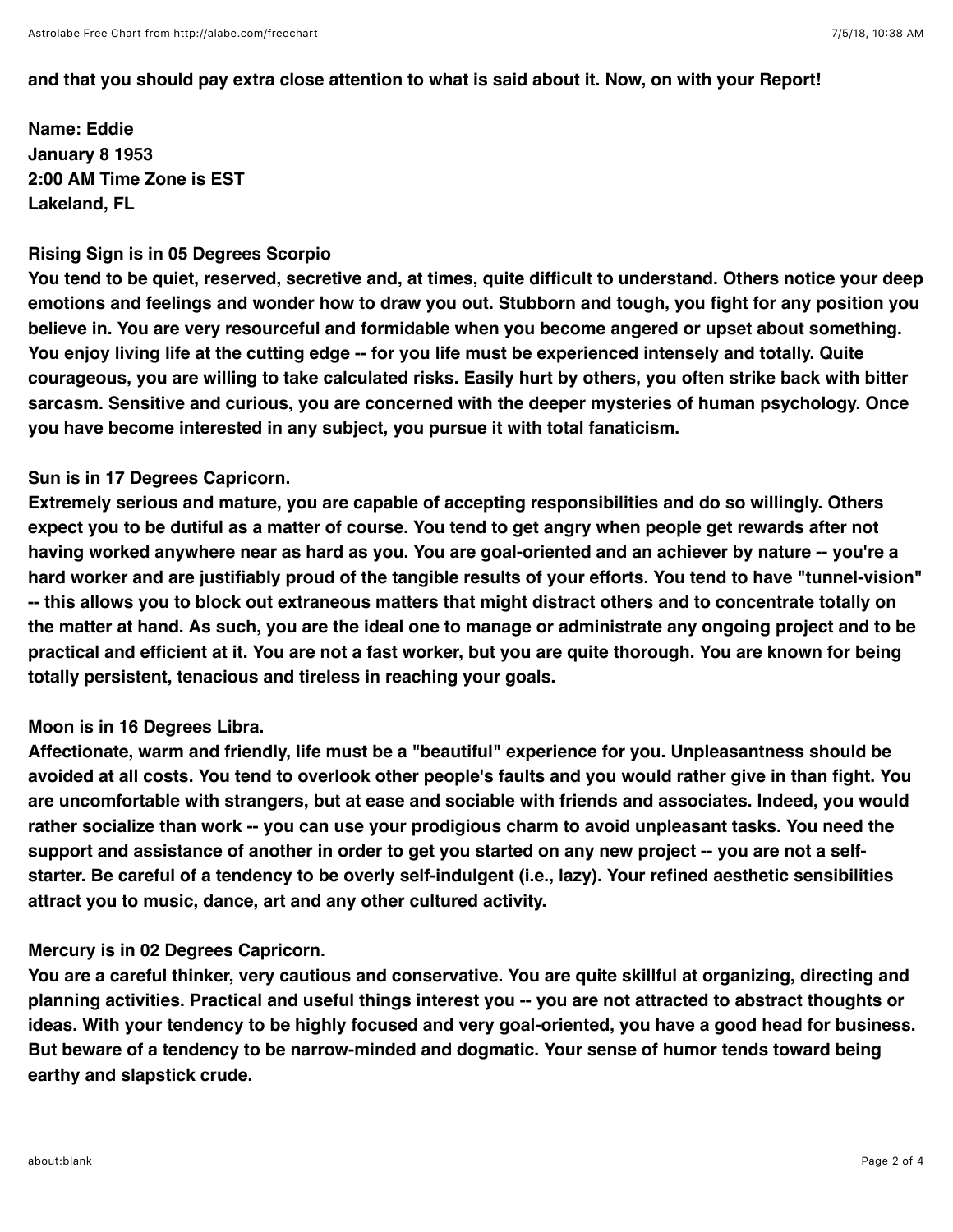### **Venus is in 03 Degrees Pisces.**

**You have a dreamy, fanciful, romantic nature and a very creative imagination. Indeed, at times, your private fantasies are more appealing than the reality around you and it is difficult for you to leave them. You tend to be unselfish and giving in relationships and are extremely sensitive of the needs of others. Be very sure that those you help are worthy of your devotion and are not merely taking advantage of your innocence and naivete.** 

## **Mars is in 06 Degrees Pisces.**

**Very sensitive and vulnerable, it is difficult for you to assert yourself. At times, you feel quite tired and you will require a lot of sleep in order to maintain your health and your strength. You are at your best when you act without your ego being important. You can be very unselfish and considerate of the needs of others. You get the most satisfaction by giving to others when you expect nothing in return. Beware of a tendency to want always to work behind the scenes or to become overly deceptive by doing things behind others' backs.** 

## **Jupiter is in 10 Degrees Taurus.**

**Growth only occurs for you after you have found a stable lifestyle and a dependable, protective and secure environment. You are at your best when those around you provide you with a great deal of affection and support. When you feel insecure or threatened, you tend to become possessive and grasping and selfindulgent. You are an inveterate collector with an expensive preference for all the good things that life has to offer.** 

# **Saturn is in 26 Degrees Libra.**

**Although you take quite a while to make decisions, you usually consider all sides to a question, all the pros and cons, and the solution you come up with is very often the correct one. You tend to be very reserved and shy, but, once you make a commitment to someone (in either a business or personal relationship), the partnership is forever. You have a strong sense of justice and fair play and greatly respect the laws and institutions by which you are governed. As such, you are outraged when others break laws or show contempt for authority.** 

## **Uranus is in 16 Degrees Cancer.**

**For you, and for your peers as well, the demand to be free from entangling emotional bonds is of paramount importance. You have a unique and unfettered view of family life and will be attracted to experimenting with freeform styles of relationship commitments. This may lead to a rootless, unsettled lifestyle.** 

## **Neptune is in 23 Degrees Libra.**

**You, and your entire generation, idealize all of the various experimental approaches to relationships - including "living together", the formation of communes and collectives and the whole concept of "open" marriages. There is a stress on weakened commitments on an emotional and contractual level, but there are heightened expectations of the level of commitment and mutual support on the spiritual and metaphysical level.**